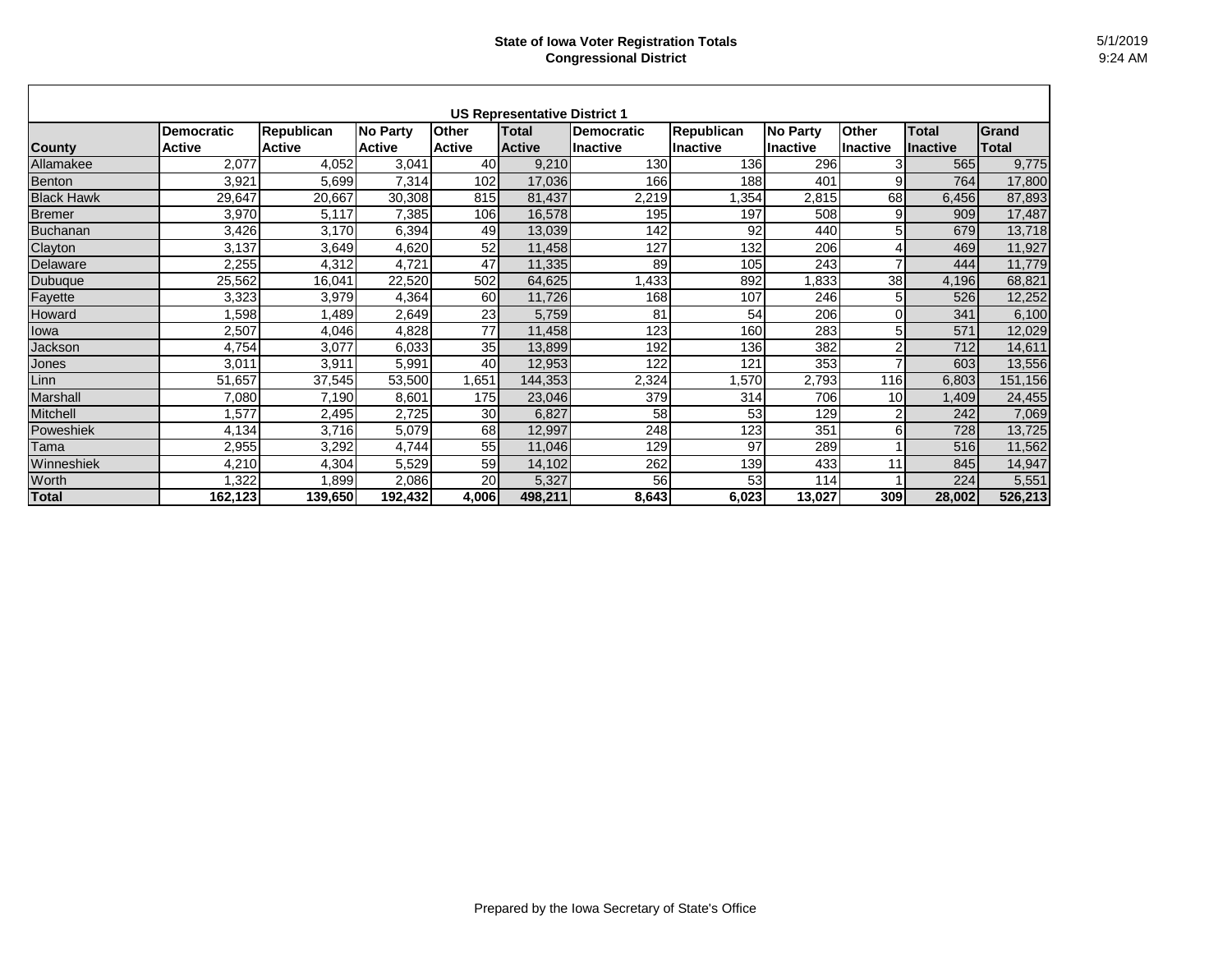| <b>US Representative District 2</b> |                                    |                                    |                           |                               |                               |                                      |                                |                                    |                          |                                 |                |
|-------------------------------------|------------------------------------|------------------------------------|---------------------------|-------------------------------|-------------------------------|--------------------------------------|--------------------------------|------------------------------------|--------------------------|---------------------------------|----------------|
| <b>County</b>                       | <b>Democratic</b><br><b>Active</b> | <b>Republican</b><br><b>Active</b> | No Party<br><b>Active</b> | <b>Other</b><br><b>Active</b> | <b>Total</b><br><b>Active</b> | <b>Democratic</b><br><b>Inactive</b> | <b>Republican</b><br>lInactive | <b>No Party</b><br><b>Inactive</b> | Other<br><b>Inactive</b> | <b>Total</b><br><b>Inactive</b> | Grand<br>Total |
| Appanoose                           | 2,154                              | 2,945                              | 2,831                     | 38                            | 7,968                         | 171                                  | 174                            | 399                                |                          | 748                             | 8,716          |
| Cedar                               | 3,116                              | 3,791                              | 4,825                     | 79                            | 11,811                        | 107                                  | 132                            | 234                                | 9                        | 482                             | 12,293         |
| Clarke                              | 1,437                              | ,959                               | 2,147                     | 31                            | 5,574                         | 72                                   | 86                             | 188                                | 5                        | 351                             | 5,925          |
| Clinton                             | 9,230                              | 7,707                              | 13,620                    | 149                           | 30,706                        | 666                                  | 340                            | 1,156                              | 18                       | 2,180                           | 32,886         |
| <b>Davis</b>                        | ,649                               | 1,732                              | ,396                      | 20                            | 4,797                         | $\overline{72}$                      | 74                             | 118                                | 3                        | 267                             | 5,064          |
| Decatur                             | ,254                               | .757                               | ,370                      | 31                            | 4,412                         | 163                                  | 105                            | 197                                | 4                        | 469                             | 4,881          |
| <b>Des Moines</b>                   | 10,060                             | 6,638                              | 9,008                     | 176                           | 25,882                        | 641                                  | 327                            | 843                                | 21                       | ,832                            | 27,714         |
| Henry                               | 2,599                              | 4,970                              | 4,816                     | 70                            | 12,455                        | 245                                  | 269                            | 559                                | 4                        | 1,077                           | 13,532         |
| Jasper                              | 7,978                              | 7,478                              | 9,185                     | 125                           | 24,766                        | 281                                  | 232                            | 501                                | 3                        | 1,017                           | 25,783         |
| Jefferson                           | 4,102                              | 3,158                              | 2,927                     | 100                           | 10,287                        | 303                                  | 128                            | 336                                | 10                       | 777                             | 11,064         |
| Johnson                             | 44,243                             | 17,926                             | 31,575                    | 922                           | 94,666                        | 4,306                                | ,845                           | 3,984                              | 142                      | 10,277                          | 104,943        |
| Keokuk                              | 1,742                              | 2,369                              | 2,250                     | 21                            | 6,382                         | 84                                   | 84                             | 145                                | $\overline{2}$           | 315                             | 6,697          |
| Lee                                 | 8,547                              | 4,512                              | 8,091                     | 142                           | 21,292                        | 511                                  | 269                            | 895                                | $\overline{22}$          | 1,697                           | 22,989         |
| _ouisa                              | ,621                               | 2,383                              | 2,660                     | 33                            | 6,697                         | 79                                   | 67                             | 173                                | 3                        | 322                             | 7,019          |
| Lucas                               | 1,216                              | 2,292                              | 2,001                     | 22                            | 5,531                         | 61                                   | 88                             | 148                                |                          | 298                             | 5,829          |
| Mahaska                             | 2,388                              | 6,899                              | 4,266                     | 102                           | 13,655                        | 203                                  | 270                            | 445                                | 6                        | 924                             | 14,579         |
| Marion                              | 4,997                              | 9,674                              | 7,678                     | 122                           | 22,471                        | 291                                  | 402                            | 574                                | 9                        | ,276                            | 23,747         |
| Monroe                              | 1,411                              | 1,733                              | 1,562                     | 20                            | 4,726                         | 41                                   | 58                             | 107                                |                          | 207                             | 4,933          |
| <b>Muscatine</b>                    | 7,798                              | 7,822                              | 10,595                    | 168                           | 26,383                        | 445                                  | 377                            | 791                                | 14                       | 1,627                           | 28,010         |
| <b>Scott</b>                        | 35,242                             | 30,783                             | 47,531                    | 918                           | 114,474                       | 3,345                                | 2,209                          | 4,957                              | 112                      | 10,623                          | 125,097        |
| Van Buren                           | 887                                | .976                               | 1,738                     | 27                            | 4,628                         | 60                                   | 79                             | 119                                | 3                        | 261                             | 4,889          |
| Wapello                             | 7,793                              | 5,312                              | 6,755                     | 104                           | 19,964                        | 555                                  | 296                            | 773                                | 9                        | 1,633                           | 21,597         |
| Washington                          | 3,047                              | 5,747                              | 5,251                     | 114                           | 14,159                        | 164                                  | 233                            | 391                                | 15                       | 803                             | 14,962         |
| Wayne                               | 894                                | ,441                               | 1,164                     | 20                            | 3,519                         | 27                                   | 51                             | 59                                 | 3 <sub>l</sub>           | 140                             | 3,659          |
| <b>Total</b>                        | 165,405                            | 143,004                            | 185,242                   | 3,554                         | 497,205                       | 12,893                               | 8,195                          | 18,092                             | 423                      | 39,603                          | 536,808        |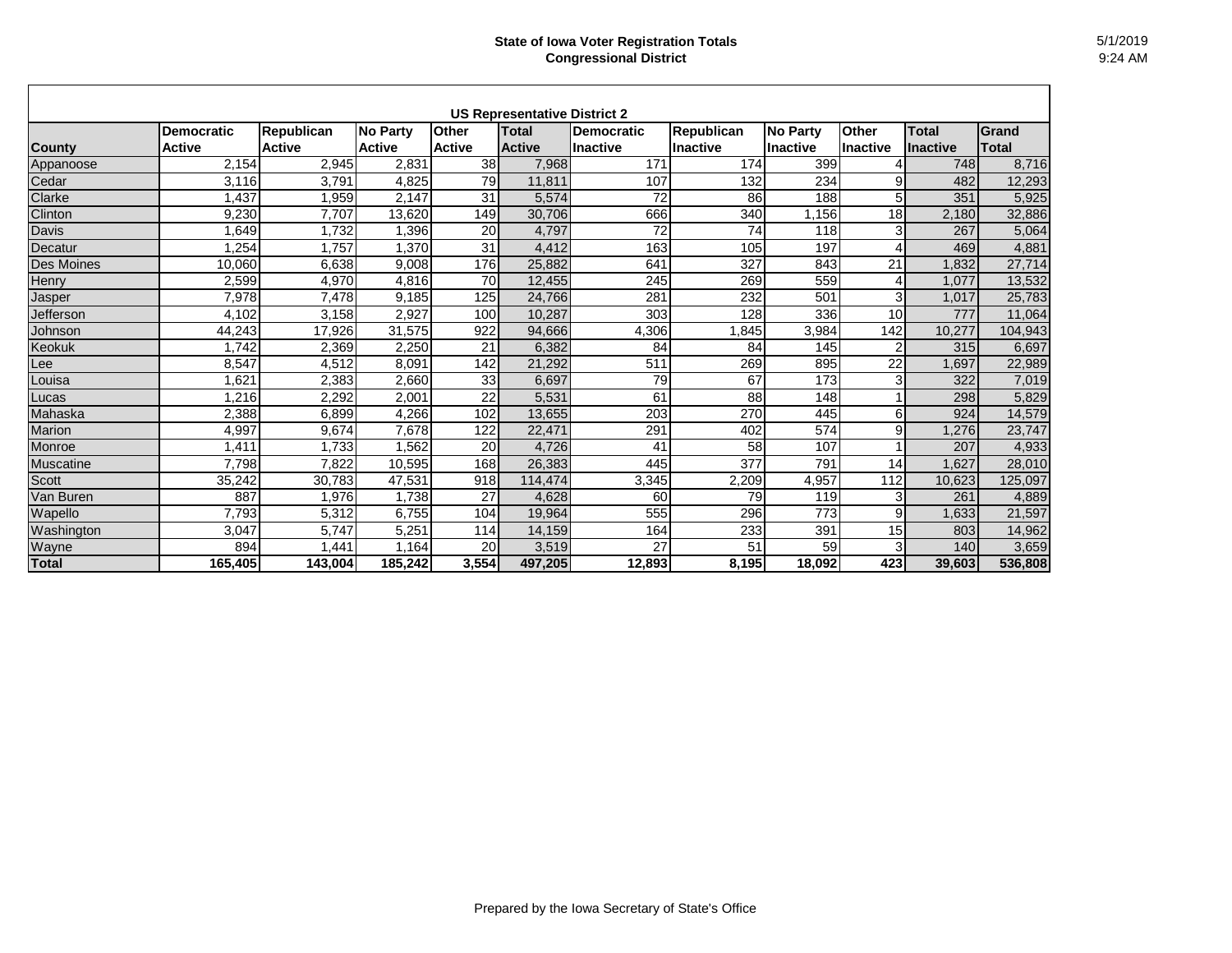|               |                   |                   |               |               | <b>US Representative District 3</b> |                   |                   |                 |                 |                 |              |
|---------------|-------------------|-------------------|---------------|---------------|-------------------------------------|-------------------|-------------------|-----------------|-----------------|-----------------|--------------|
|               | <b>Democratic</b> | <b>Republican</b> | No Party      | <b>Other</b>  | <b>Total</b>                        | <b>Democratic</b> | <b>Republican</b> | <b>No Party</b> | <b>Other</b>    | <b>Total</b>    | Grand        |
| <b>County</b> | <b>Active</b>     | <b>Active</b>     | <b>Active</b> | <b>Active</b> | <b>Active</b>                       | llnactive         | Inactive          | <b>Inactive</b> | <b>Inactive</b> | <b>Inactive</b> | <b>Total</b> |
| Adair         | 976               | 1,995             | 2,034         | 30            | 5,035                               | 46                | 65                | 1361            |                 | 249             | 5,284        |
| Adams         | 546               | 994               | 1,085         |               | 2,632                               | 38                | 41                | 100             | 2               | 181             | 2,813        |
| Cass          | ,430              | 4,594             | 2,885         | 38            | 8,947                               | 113               | 244               | 334             | $\overline{2}$  | 693             | 9,640        |
| <b>Dallas</b> | 14,377            | 19,870            | 22,511        | 527           | 57,285                              | 787               | ,200              | ,883            | 47              | 3,917           | 61,202       |
| Fremont       | 1,000             | 2,326             | 1,370         | 27            | 4,723                               | 81                | 126               | 162             | 2               | 371             | 5,094        |
| Guthrie       | 1,588             | 2,832             | 3,023         | 53            | 7,496                               | 57                | 96                | 190             | $\overline{2}$  | 345             | 7,841        |
| Madison       | 2,579             | 4,273             | 3,875         | 84            | 10,811                              | 134               | 225               | 339             | $\overline{2}$  | 700             | 11,511       |
| <b>Mills</b>  | 1,974             | 5,139             | 3,054         | 115           | 10,282                              | 41                | 55                | 84              | 3               | 183             | 10,465       |
| Montgomery    | 1,055             | 3,463             | 2,249         | 34            | 6,801                               | 74                | 143               | 216             | 5               | 438             | 7,239        |
| Page          | 1,498             | 4,862             | 2,925         | 58            | 9,343                               | 133               | 234               | 339             | 5               | 711             | 10,054       |
| Polk          | 115,338           | 81,238            | 90,861        | 3,193         | 290,630                             | 5,783             | 3,653             | 5,563           | 228             | 15,227          | 305,857      |
| Pottawattamie | 15,298            | 21,067            | 20,160        | 651           | 57,176                              | ,511              | ,412              | 2,301           | 91              | 5,315           | 62,491       |
| Ringgold      | 824               | ,478              | 748           |               | 3,057                               | 33                | 47                | 59              |                 | 140             | 3,197        |
| Taylor        | 658               | 1,840             | 1,201         | 24            | 3,723                               | 35                | 51                | 90              | 2               | 178             | 3,901        |
| Union         | ,660              | 2,694             | 3,163         | 46            | 7,563                               | 104               | 114               | 309             | $\overline{2}$  | 529             | 8,092        |
| Warren        | 9,760             | 11,533            | 12,099        | 249           | 33,641                              | 495               | 551               | 899             | 23              | ,968            | 35,609       |
| Total         | 170,561           | 170,198           | 173,243       | 5,143         | 519,145                             | 9,465             | 8,257             | 13,004          | 419             | 31,145          | 550,290      |